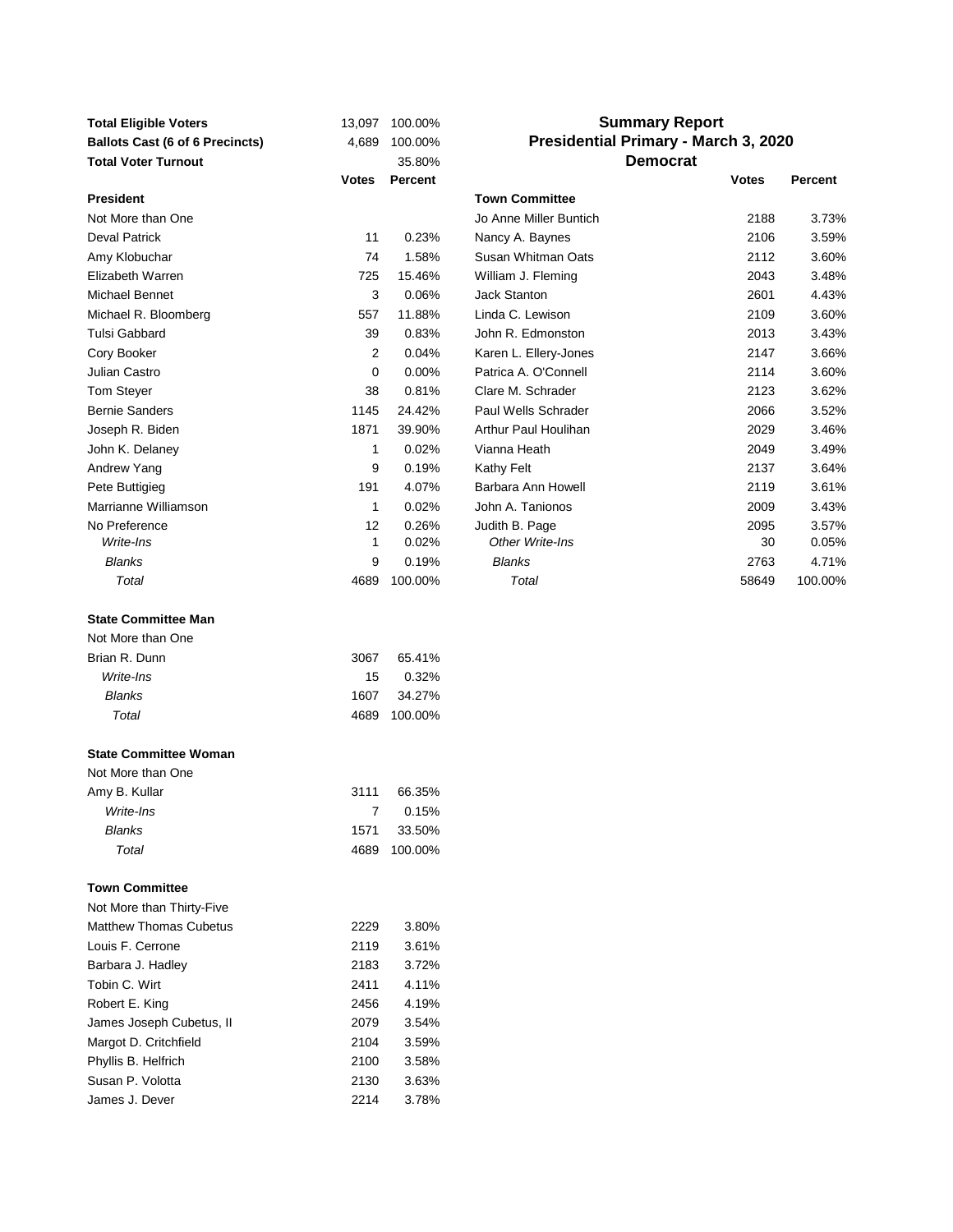## **Presidential Primary March 3, 2020 Democrat**

13,097 Total Ballots Cast: 4,689 **Number of Eligible Voters** 

**% of Total Voters**

35.80%

| <b>PRECINCT</b>                              | $\mathbf{1}$             | $\overline{2}$ | $\overline{\mathbf{3}}$ | 4                | 5               | 6              | <b>Total</b>         |                | Grand % of Vote |
|----------------------------------------------|--------------------------|----------------|-------------------------|------------------|-----------------|----------------|----------------------|----------------|-----------------|
| <b>OFFICES/CANDIDATES</b>                    |                          |                |                         |                  |                 |                | <b>Votes</b><br>Cast | <b>Total</b>   |                 |
| <b>Number of Eligible Voters by Precinct</b> | 2501                     | 2233           | 2003                    | 2219             | 2139            | 2002           |                      | 13097          |                 |
| <b>Total Votes Cast</b>                      | 1025                     | 904            | 734                     | 728              | 705             | 593            | 4689                 |                |                 |
| <b>Percentage By Precinct</b>                | 40.98%                   | 40.48%         | 36.65%                  | 32.81%           | 32.96%          | 29.62%         |                      |                |                 |
|                                              |                          |                |                         |                  |                 |                |                      |                |                 |
| <b>President</b>                             |                          |                |                         |                  |                 |                |                      |                |                 |
| Not More than One                            |                          |                |                         |                  |                 |                |                      |                |                 |
| <b>Deval Patrick</b>                         | $\overline{4}$           | 3              | $\overline{1}$          | 1                | 1               | 1              | 11                   | 11             | 0.23%           |
| Amy Klobuchar                                | 14                       | 21             | 9                       | 11               | 12              | $\overline{7}$ | 74                   | 74             | 1.58%           |
| Elizabeth Warren                             | 156                      | 146            | 129                     | 108              | 105             | 81             | 725                  | 725            | 15.46%          |
| <b>Michael Bennet</b>                        | $\overline{\mathcal{L}}$ | $\overline{0}$ | $\overline{0}$          | $\theta$         | $\overline{0}$  |                | 3                    | 3              | 0.06%           |
| Michael R. Bloomberg                         | 139                      | 125            | 72                      | 72               | 82              | 67             | 557                  | 557            | 11.88%          |
| Tulsi Gabbard                                | 10                       | 10             | $\overline{4}$          | 4                | $\overline{7}$  | $\overline{4}$ | 39                   | 39             | 0.83%           |
| Cory Booker                                  | $\overline{0}$           | $\overline{0}$ | $\overline{0}$          | $\boldsymbol{0}$ | $\overline{0}$  | $\overline{c}$ | $\overline{2}$       | $\overline{2}$ | 0.04%           |
| Julian Castro                                | $\overline{0}$           | $\overline{0}$ | $\overline{0}$          | $\boldsymbol{0}$ | $\overline{0}$  | $\overline{0}$ | $\theta$             | $\bf{0}$       | 0.00%           |
| Tom Steyer                                   | $\overline{8}$           | $\overline{c}$ | $\overline{5}$          | 9                | 10              | $\overline{4}$ | 38                   | 38             | 0.81%           |
| <b>Bernie Sanders</b>                        | 248                      | 188            | 158                     | 189              | 189             | 173            | 1145                 | 1145           | 24.42%          |
| Joseph R. Biden                              | 393                      | 369            | 322                     | 288              | 266             | 233            | 1871                 | 1871           | 39.90%          |
| John K. Delaney                              | $\overline{0}$           | 0              | 1                       | $\Omega$         | $\overline{0}$  | $\overline{0}$ |                      | 1              | 0.02%           |
| <b>Andrew Yang</b>                           |                          | $\overline{4}$ | $\overline{0}$          | $\overline{c}$   | $\overline{0}$  | $\overline{c}$ | 9                    | 9              | 0.19%           |
| Pete Buttigieg                               | 47                       | 34             | 29                      | 40               | $\overline{27}$ | 14             | 191                  | 191            | 4.07%           |
| Marrianne Williamson                         |                          | $\theta$       | $\overline{0}$          | $\overline{0}$   | $\overline{0}$  | $\theta$       |                      | 1              | 0.02%           |
| No Preference                                | $\overline{0}$           | 1              | $\overline{2}$          | 3                | $\overline{5}$  | 1              | 12                   | 12             | 0.26%           |
| Write-Ins                                    | $\overline{0}$           | 1              | $\overline{0}$          | $\overline{0}$   | $\overline{0}$  | $\overline{0}$ |                      | $\mathbf{1}$   | 0.02%           |
| <b>Blanks</b>                                | $\overline{2}$           | $\overline{0}$ | $\overline{2}$          |                  | $\overline{1}$  | 3              | 9                    | 9              | 0.19%           |
| <b>Total</b>                                 | 1025                     | 904            | 734                     | 728              | 705             | 593            |                      | 4689           | 100.00%         |
|                                              |                          |                |                         |                  |                 |                |                      |                |                 |
| <b>Number of Eligible Voters by Precinct</b> | 2501                     | 2233           | 2003                    | 2219             | 2139            | 2002           |                      | 13097          |                 |
| <b>Total Votes Cast</b>                      | 1025                     | 904            | 734                     | 728              | 705             | 593            | 4689                 |                |                 |
| <b>Percentage By Precinct</b>                | 40.98%                   | 40.48%         | 36.65%                  | 32.81%           | 32.96%          | 29.62%         |                      |                |                 |
|                                              |                          |                |                         |                  |                 |                |                      |                |                 |
| <b>State Committee Man</b>                   |                          |                |                         |                  |                 |                |                      |                |                 |
| <b>Not More than One</b>                     |                          |                |                         |                  |                 |                |                      |                |                 |
| <b>Brian R. Dunn</b>                         | 632                      | 557            | 516                     | 497              | 467             | 398            | 3067                 | 3067           | 65.41%          |
| <b>Write-Ins</b>                             |                          | 4              | 3                       |                  | $\overline{2}$  | $\overline{2}$ | 15                   | 15             | 0.32%           |
| <b>Blanks</b>                                | 392                      | 343            | 215                     | 228              | 236             | 193            | 1607                 | 1607           | 34.27%          |
| <b>Total</b>                                 | 1025                     | 904            | 734                     | 728              | 705             | 593            |                      | 4689           | 100.00%         |

| Number of Eligible Voters by Precinct | 2501      | 2233 | 2003 | 2219 <sup> </sup> | 2139                               | 2002 |      | 13097 |  |
|---------------------------------------|-----------|------|------|-------------------|------------------------------------|------|------|-------|--|
| <b>Total Votes Cast</b>               | 025       | 904  | 734  | 728               | 705                                | 5931 | 4689 |       |  |
| <b>Percentage By Precinct</b>         | $40.98\%$ |      |      |                   | 40.48% 36.65% 32.81% 32.96% 29.62% |      |      |       |  |
|                                       |           |      |      |                   |                                    |      |      |       |  |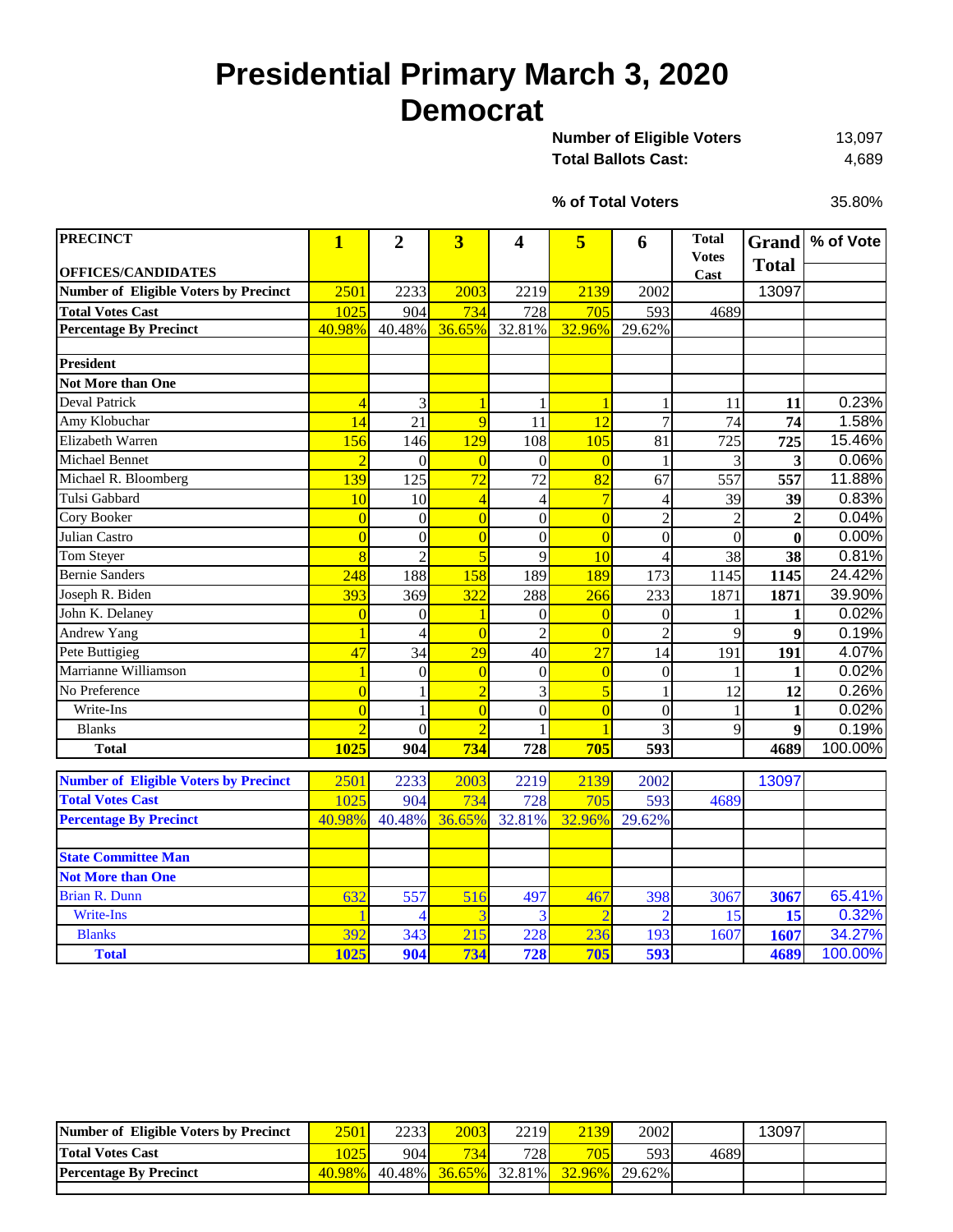| <b>State Committee Woman</b> |      |     |     |      |     |      |      |      |         |
|------------------------------|------|-----|-----|------|-----|------|------|------|---------|
| Not More than One            |      |     |     |      |     |      |      |      |         |
| Amy B. Kullar                | 655  | 567 | 523 | 4931 | 470 | 403  | 3111 | 3111 | 66.35%  |
| Write-Ins                    |      |     |     |      |     |      |      |      | 0.15%   |
| <b>Blanks</b>                | 370  | 335 | 209 | 235  | 232 | 190. | 157  | 1571 | 33.50%  |
| <b>Total</b>                 | 1025 | 904 | 734 | 728  | 705 | 593  |      | 4689 | 100.00% |

| <b>Number of Eligible Voters by Precinct</b> | 2501   | 2233   | 2003                    | 2219   | 2139           | 2001   |      | 13096 |         |
|----------------------------------------------|--------|--------|-------------------------|--------|----------------|--------|------|-------|---------|
| <b>Total Votes Cast</b>                      | 1025   | 904    | 734                     | 728    | 705            | 592    | 4688 |       |         |
| <b>Percentage By Precinct</b>                | 40.98% | 40.48% | 36.65%                  | 32.81% | 32.96%         | 29.59% |      |       |         |
|                                              |        |        |                         |        |                |        |      |       |         |
| <b>Town Committee</b>                        |        |        |                         |        |                |        |      |       |         |
| <b>Not More than Thirty-Five</b>             |        |        |                         |        |                |        |      |       |         |
| <b>Matthew Thomas Cubetus</b>                | 469    | 417    | 365                     | 374    | 314            | 290    | 2229 | 2229  | 3.80%   |
| Louis F. Cerrone                             | 459    | 410    | 370                     | 344    | 289            | 247    | 2119 | 2119  | 3.61%   |
| Barbara J. Hadley                            | 476    | 425    | 359                     | 351    | 313            | 259    | 2183 | 2183  | 3.72%   |
| Tobin C. Wirt                                | 567    | 504    | 396                     | 360    | 308            | 276    | 2411 | 2411  | 4.11%   |
| Robert E. King                               | 580    | 516    | 395                     | 364    | 312            | 289    | 2456 | 2456  | 4.19%   |
| James Joseph Cubetus, II                     | 440    | 398    | 348                     | 342    | 290            | 261    | 2079 | 2079  | 3.54%   |
| Margot D. Critchfield                        | 462    | 418    | 349                     | 337    | 288            | 250    | 2104 | 2104  | 3.59%   |
| Phyllis B. Helfrich                          | 450    | 400    | 349                     | 337    | 303            | 261    | 2100 | 2100  | 3.58%   |
| Susan P. Volotta                             | 452    | 420    | 354                     | 348    | 299            | 257    | 2130 | 2130  | 3.63%   |
| James J. Dever                               | 464    | 430    | 391                     | 355    | 309            | 265    | 2214 | 2214  | 3.78%   |
| Jo Anne Miller Buntich                       | 465    | 427    | 367                     | 363    | 305            | 261    | 2188 | 2188  | 3.73%   |
| Nancy A. Baynes                              | 446    | 415    | 359                     | 337    | 302            | 247    | 2106 | 2106  | 3.59%   |
| Susan Whitman Oats                           | 451    | 412    | 352                     | 344    | 299            | 254    | 2112 | 2112  | 3.60%   |
| William J. Fleming                           | 450    | 398    | 343                     | 329    | 283            | 240    | 2043 | 2043  | 3.48%   |
| <b>Jack Stanton</b>                          | 562    | 540    | 427                     | 400    | 374            | 298    | 2601 | 2601  | 4.43%   |
| Linda C. Lewison                             | 448    | 407    | 351                     | 356    | 296            | 251    | 2109 | 2109  | 3.60%   |
| John R. Edmonston                            | 431    | 404    | 339                     | 326    | 274            | 239    | 2013 | 2013  | 3.43%   |
| Karen L. Ellery-Jones                        | 465    | 421    | 368                     | 339    | 302            | 252    | 2147 | 2147  | 3.66%   |
| Patrica A. O'Connell                         | 453    | 405    | 351                     | 350    | 298            | 257    | 2114 | 2114  | 3.60%   |
| Clare M. Schrader                            | 460    | 409    | 357                     | 343    | 301            | 253    | 2123 | 2123  | 3.62%   |
| Paul Wells Schrader                          | 451    | 406    | 346                     | 341    | 280            | 242    | 2066 | 2066  | 3.52%   |
| Arthur Paul Houlihan                         | 437    | 405    | 348                     | 324    | 275            | 240    | 2029 | 2029  | 3.46%   |
| Vianna Heath                                 | 442    | 405    | 342                     | 328    | 287            | 245    | 2049 | 2049  | 3.49%   |
| <b>Kathy Felt</b>                            | 468    | 433    | 356                     | 336    | 293            | 251    | 2137 | 2137  | 3.64%   |
| Barbara Ann Howell                           | 453    | 406    | 347                     | 342    | 297            | 274    | 2119 | 2119  | 3.61%   |
| John A. Tanionos                             | 433    | 395    | 340                     | 326    | 276            | 239    | 2009 | 2009  | 3.43%   |
| Judith B. Page                               | 455    | 405    | 356                     | 334    | 294            | 251    | 2095 | 2095  | 3.57%   |
| Other Write-Ins                              | 4      | 16     | $\overline{\mathbf{3}}$ |        | $\overline{2}$ | 4      | 30   | 30    | 0.05%   |
| <b>Blanks</b>                                | 609    | 525    | 403                     | 416    | 438            | 372    | 2763 | 2763  | 4.71%   |
| <b>Total</b>                                 | 12733  | 11555  | 9766                    | 9373   | 8187           | 7035   |      | 58649 | 100.00% |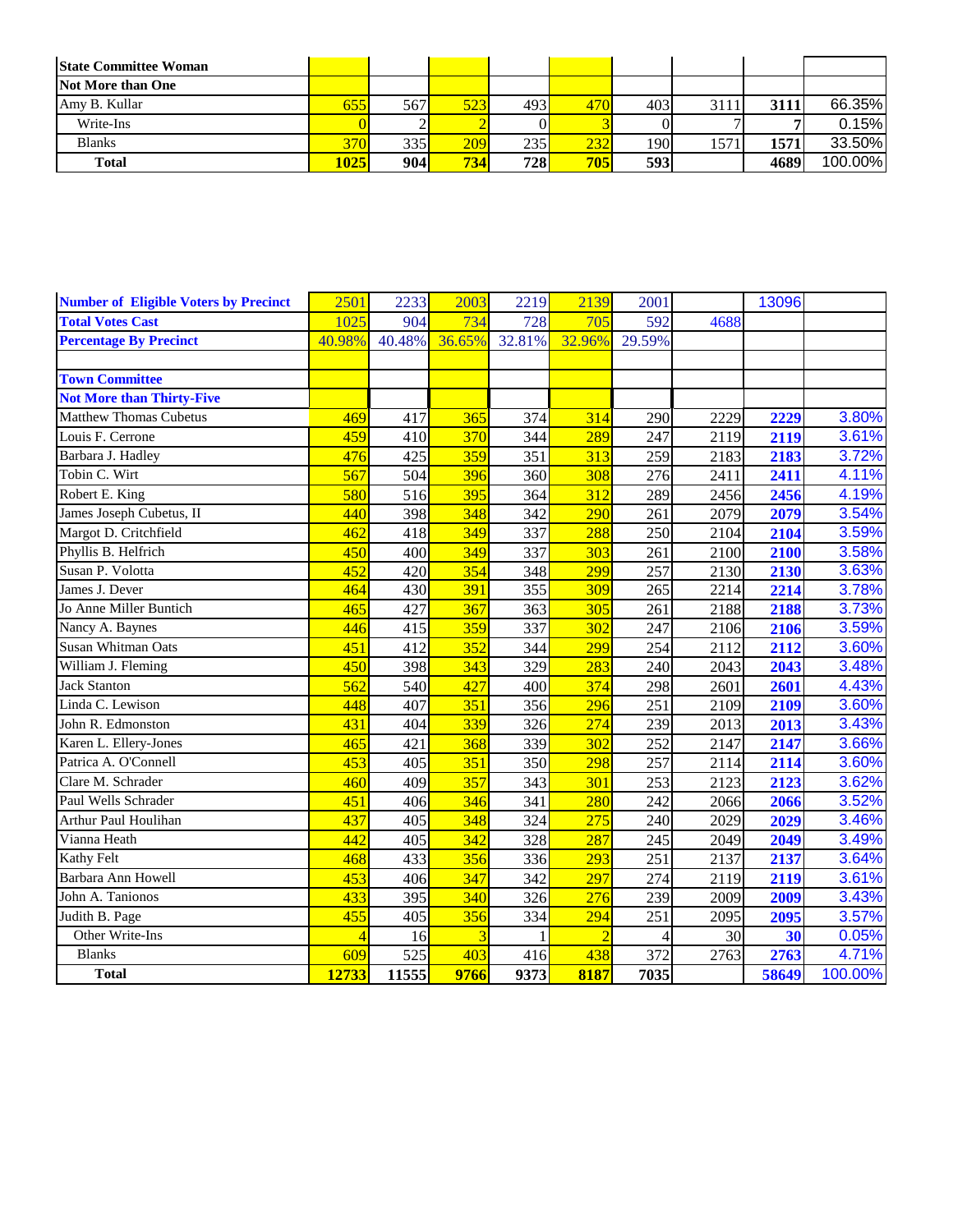| <b>Total Eligible Voters</b><br><b>Ballots Cast (6 of 6 Precincts)</b><br><b>Total Voter Turnout</b> | 2,179        | 12,692 100.00%<br>100.00%<br>17.17% |                               | <b>Summary Report</b><br>Presidential Primary - March 3, 2020<br>Republican |         |  |  |  |  |  |
|------------------------------------------------------------------------------------------------------|--------------|-------------------------------------|-------------------------------|-----------------------------------------------------------------------------|---------|--|--|--|--|--|
|                                                                                                      | <b>Votes</b> | Percent                             |                               | <b>Votes</b>                                                                | Percent |  |  |  |  |  |
| <b>President</b>                                                                                     |              |                                     | <b>Town Committee</b>         |                                                                             |         |  |  |  |  |  |
| Not More than One                                                                                    |              |                                     | Kathleen K. Barrett           | 1039                                                                        | 3.46%   |  |  |  |  |  |
| William F. Weld                                                                                      | 145          | 6.65%                               | Charles M. Holden             | 1071                                                                        | 3.56%   |  |  |  |  |  |
| Joe Walsh                                                                                            | 17           | 0.78%                               | Mark I. Snyder                | 1210                                                                        | 4.03%   |  |  |  |  |  |
| Donald J. Trump                                                                                      | 1951         | 89.54%                              | Maria Elena Bag               | 980                                                                         | 3.26%   |  |  |  |  |  |
| Roque "Rocky" De La Fuente                                                                           | 2            | 0.09%                               | Sean Patrick Rasuch           | 1184                                                                        | 3.94%   |  |  |  |  |  |
| No Preference                                                                                        | 37           | 1.70%                               | Agatha A. Bodwell             | 1033                                                                        | 3.44%   |  |  |  |  |  |
| Write-Ins                                                                                            | 9            | 0.41%                               | Thomas F. Keyes               | 1305                                                                        | 4.34%   |  |  |  |  |  |
| <b>Blanks</b>                                                                                        | 18           | 0.83%                               | Lois Wack                     | 1140                                                                        | 3.79%   |  |  |  |  |  |
| Total                                                                                                | 2179         | 100.00%                             | Eileen M. Starrs              | 987                                                                         | 3.29%   |  |  |  |  |  |
|                                                                                                      |              |                                     | John Delanier Harris          | 987                                                                         | 3.29%   |  |  |  |  |  |
| <b>State Committee Man</b>                                                                           |              |                                     | Wendy Kaye Vaneaton-Kiedeisch | 997                                                                         | 3.32%   |  |  |  |  |  |
| Not More than One                                                                                    |              |                                     | David A. Merrell              | 1012                                                                        | 3.37%   |  |  |  |  |  |
| Jesse G. Brown                                                                                       | 479          | 21.98%                              | Karyl Ann Merrell             | 995                                                                         | 3.31%   |  |  |  |  |  |
| James R. McMahon, III                                                                                | 1182         | 54.25%                              | Patricia F. Stebbins          | 1090                                                                        | 3.63%   |  |  |  |  |  |
| Sean Patrick Rausch                                                                                  | 423          | 19.41%                              | Ralph Anthony Vitacco         | 1148                                                                        | 3.82%   |  |  |  |  |  |
| Write-Ins                                                                                            | 2            | 0.09%                               | David J. Sampson - Write In   | 5                                                                           | 0.02%   |  |  |  |  |  |
| <b>Blanks</b>                                                                                        | 93           | 4.27%                               | Other Write Ins               | 14                                                                          | 0.05%   |  |  |  |  |  |
| Total                                                                                                | 2179         | 100.00%                             | <b>Blanks</b>                 | 1240                                                                        | 4.13%   |  |  |  |  |  |
|                                                                                                      |              |                                     | Total                         | 30043                                                                       | 100.00% |  |  |  |  |  |
| <b>State Committee Woman</b>                                                                         |              |                                     |                               |                                                                             |         |  |  |  |  |  |
| Not More than One                                                                                    |              |                                     |                               |                                                                             |         |  |  |  |  |  |
| Jennifer A. Cunningham                                                                               | 814          | 37.36%                              |                               |                                                                             |         |  |  |  |  |  |
| Linda M. Zuern                                                                                       | 1027         | 47.13%                              |                               |                                                                             |         |  |  |  |  |  |
| Write-Ins                                                                                            | 3            | 0.14%                               |                               |                                                                             |         |  |  |  |  |  |
| <b>Blanks</b>                                                                                        | 335          | 15.37%                              |                               |                                                                             |         |  |  |  |  |  |
| Total                                                                                                | 2179         | 100.00%                             |                               |                                                                             |         |  |  |  |  |  |
| <b>Town Committee</b>                                                                                |              |                                     |                               |                                                                             |         |  |  |  |  |  |
| Not More than Thirty-Five                                                                            |              |                                     |                               |                                                                             |         |  |  |  |  |  |
| Andrea M. Killion                                                                                    | 1113         | 3.70%                               |                               |                                                                             |         |  |  |  |  |  |
| Gerald Jospeh Fortin                                                                                 | 1026         | 3.42%                               |                               |                                                                             |         |  |  |  |  |  |
| Pauline M. Fortin                                                                                    | 1021         | 3.40%                               |                               |                                                                             |         |  |  |  |  |  |
| Gerald D. Nye                                                                                        | 1116         | 3.71%                               |                               |                                                                             |         |  |  |  |  |  |
| Nancy White                                                                                          | 1039         | 3.46%                               |                               |                                                                             |         |  |  |  |  |  |
| Karen R. Neal                                                                                        | 1048         | 3.49%                               |                               |                                                                             |         |  |  |  |  |  |
| David G. Neal                                                                                        | 1054         | 3.51%                               |                               |                                                                             |         |  |  |  |  |  |
| John J. McKenna                                                                                      | 1073         | 3.57%                               |                               |                                                                             |         |  |  |  |  |  |
| Robert J. Gilkie                                                                                     | 1001         | 3.33%                               |                               |                                                                             |         |  |  |  |  |  |
| Gene J. Parini                                                                                       | 1004         | 3.34%                               |                               |                                                                             |         |  |  |  |  |  |
| James J. Killion                                                                                     | 1075         | 3.58%                               |                               |                                                                             |         |  |  |  |  |  |
| Richard E. Barrett                                                                                   | 1036         | 3.45%                               |                               |                                                                             |         |  |  |  |  |  |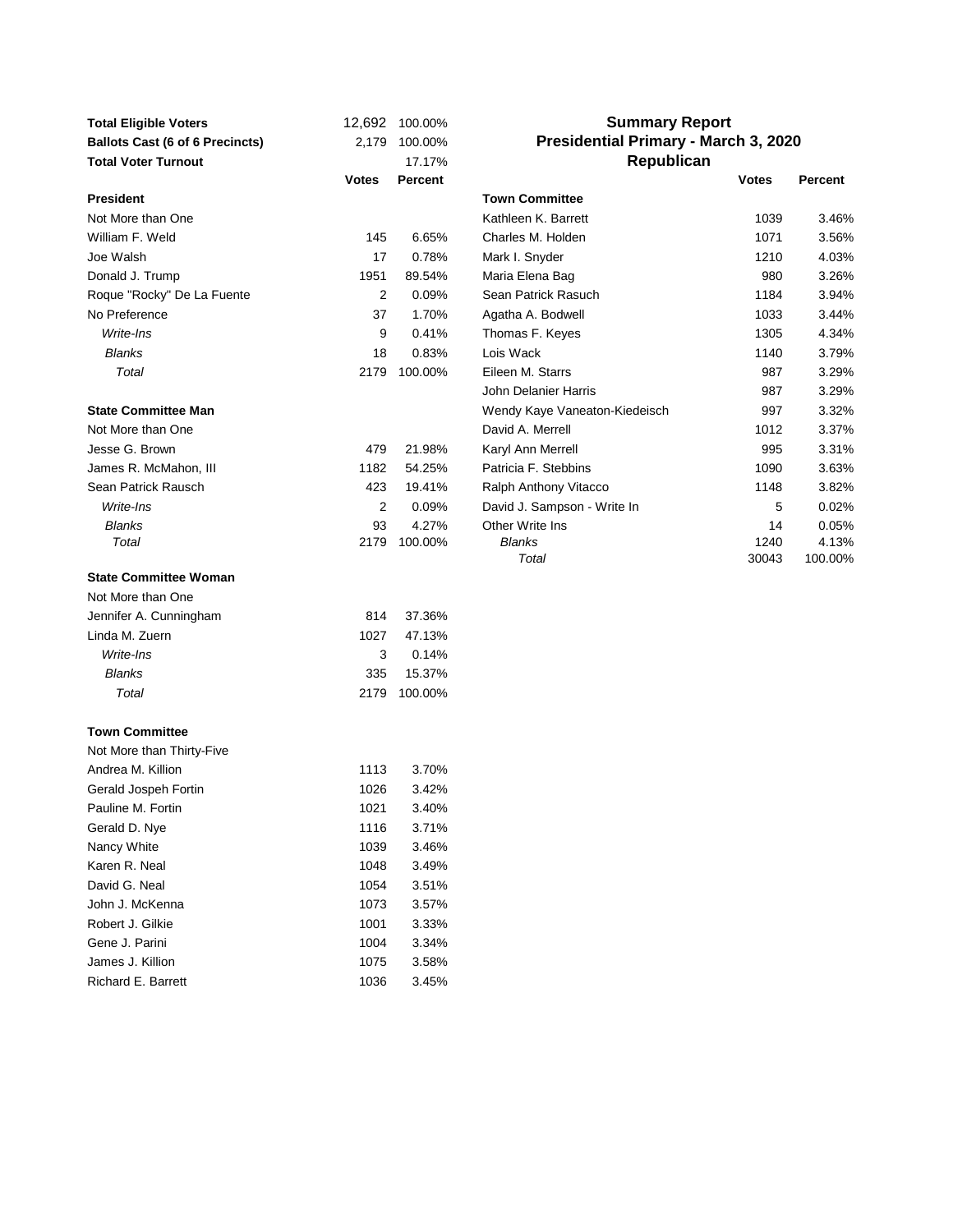# **Presidential Primary March 3, 2020 Republican**

| <b>Number of Eligible Voters</b> | 12.692 |
|----------------------------------|--------|
| Total Ballots Cast:              | 2,179  |

17.17% **% of Total Voters**

| <b>PRECINCT</b>                              | $\mathbf{1}$   | $\overline{2}$   | $\overline{\mathbf{3}}$ | 4              | 5              | 6              | <b>Total</b>         | <b>Grand</b>    | % of Vote |
|----------------------------------------------|----------------|------------------|-------------------------|----------------|----------------|----------------|----------------------|-----------------|-----------|
| <b>OFFICES/CANDIDATES</b>                    |                |                  |                         |                |                |                | <b>Votes</b><br>Cast | <b>Total</b>    |           |
| <b>Number of Eligible Voters by Precinct</b> | 2249           | 2117             | 1974                    | 2191           | 2088           | 2073           |                      | 12692           |           |
| <b>Total Votes Cast</b>                      | 419            | 339              | 352                     | 362            | 303            | 404            | 2179                 |                 |           |
| <b>Percentage By Precinct</b>                | 18.63%         | 16.01%           | 17.83%                  | 16.52%         | 14.51%         | 19.49%         |                      |                 |           |
|                                              |                |                  |                         |                |                |                |                      |                 |           |
| <b>President</b>                             |                |                  |                         |                |                |                |                      |                 |           |
| <b>Not More than One</b>                     |                |                  |                         |                |                |                |                      |                 |           |
| William F. Weld                              | 31             | 28               | $\overline{21}$         | 24             | 17             | 24             | 145                  | 145             | 6.65%     |
| Joe Walsh                                    | $\overline{3}$ | $\overline{4}$   | 5                       | $\mathbf{1}$   | $\mathbf{1}$   | 3              | 17                   | 17              | 0.78%     |
| Donald J. Trump                              | 371            | 302              | 320                     | 323            | 267            | 368            | 1951                 | 1951            | 89.54%    |
| Roque "Rocky" De La Fuente                   | $\overline{0}$ | $\boldsymbol{0}$ | $\overline{0}$          | $\Omega$       | $\overline{2}$ | $\theta$       | $\overline{2}$       | $\overline{2}$  | 0.09%     |
| No Preference                                | 5              | 3                | $\overline{3}$          | 10             | 9              | $\overline{7}$ | $\overline{37}$      | $\overline{37}$ | 1.70%     |
| Write-Ins                                    | $\overline{3}$ | $\overline{2}$   | $\overline{0}$          | $\overline{2}$ | $\overline{1}$ |                | 9                    | 9               | 0.41%     |
| <b>Blanks</b>                                | $\overline{6}$ | $\mathbf{0}$     | $\overline{3}$          | $\overline{c}$ | $\overline{6}$ | 1              | 18                   | 18              | 0.83%     |
| <b>Total</b>                                 | 419            | 339              | 352                     | 362            | 303            | 404            |                      | 2179            | 100.00%   |
| <b>Number of Eligible Voters by Precinct</b> | 2249           | 2117             | 1974                    | 2191           | 2088           | 2073           |                      | 12692           |           |
| <b>Total Votes Cast</b>                      | 419            | 339              | 352                     | 362            | 303            | 404            | 2179                 |                 |           |
| <b>Percentage By Precinct</b>                |                |                  | 17.83%                  |                | 14.51%         | 19.49%         |                      |                 |           |
|                                              | 18.63%         | 16.01%           |                         | 16.52%         |                |                |                      |                 |           |
| <b>State Committee Man</b>                   |                |                  |                         |                |                |                |                      |                 |           |
| <b>Not More than One</b>                     |                |                  |                         |                |                |                |                      |                 |           |
| <b>Jesse G. Brown</b>                        | 118            | 88               | 61                      | 72             | 66             | 74             | 479                  | 479             | 21.98%    |
| James R. McMahon, III                        | 214            | 187              | 188                     | 203            | 155            | 235            | 1182                 | 1182            | 54.25%    |
| <b>Sean Patrick Rausch</b>                   | 69             | 48               | 90                      | 68             | 67             | 81             | 423                  | 423             | 19.41%    |
| <b>Write-Ins</b>                             | $\overline{0}$ |                  | $\overline{0}$          |                | $\overline{0}$ | $\theta$       | $\overline{2}$       | $\overline{2}$  | 0.09%     |
| <b>Blanks</b>                                | 18             | 15               | 13                      | 18             | 15             | 14             | 93                   | 93              | 4.27%     |
| <b>Total</b>                                 | 419            | 339              | 352                     | 362            | 303            | 404            |                      | 2179            | 100.00%   |
|                                              |                |                  |                         |                |                |                |                      |                 |           |
| <b>Number of Eligible Voters by Precinct</b> | 2249           | 2117             | 1974                    | 2191           | 2088           | 2073           |                      | 12692           |           |
| <b>Total Votes Cast</b>                      | 419            | 339              | 352                     | 362            | 303            | 404            | 2179                 |                 |           |
| <b>Percentage By Precinct</b>                | 18.63%         | 16.01%           | 17.83%                  | 16.52%         | 14.51%         | 19.49%         |                      |                 |           |
| <b>State Committee Woman</b>                 |                |                  |                         |                |                |                |                      |                 |           |
| Not More than One                            |                |                  |                         |                |                |                |                      |                 |           |
| Jennifer A. Cunningham                       | 164            | 115              | 126                     | 148            | 114            | 147            | 814                  | 814             | 37.36%    |
| Linda M. Zuern                               | 176            | 174              | 173                     | 161            | 132            | 211            | 1027                 | 1027            | 47.13%    |
| Write-Ins                                    | $\overline{0}$ | $\boldsymbol{0}$ | $\overline{0}$          | $\theta$       | $\mathbf{1}$   | $\overline{2}$ | 3                    | 3               | 0.14%     |
| <b>Blanks</b>                                | 79             | 50               | 53                      | 53             | 56             | 44             | 335                  | 335             | 15.37%    |
| <b>Total</b>                                 | 419            | 339              | 352                     | 362            | 303            | 404            |                      | 2179            | 100.00%   |

| <b>Number of Eligible Voters by Precinct</b> | 2249 | 2117 | 1974 | 2191 | 2088                                      | 2073 |      | 12692 |  |
|----------------------------------------------|------|------|------|------|-------------------------------------------|------|------|-------|--|
| <b>Total Votes Cast</b>                      |      | 339I | 352  | 362  | 303                                       | 404  | 2179 |       |  |
| <b>Percentage By Precinct</b>                |      |      |      |      | 18.63% 16.01% 17.83% 16.52% 14.51% 19.49% |      |      |       |  |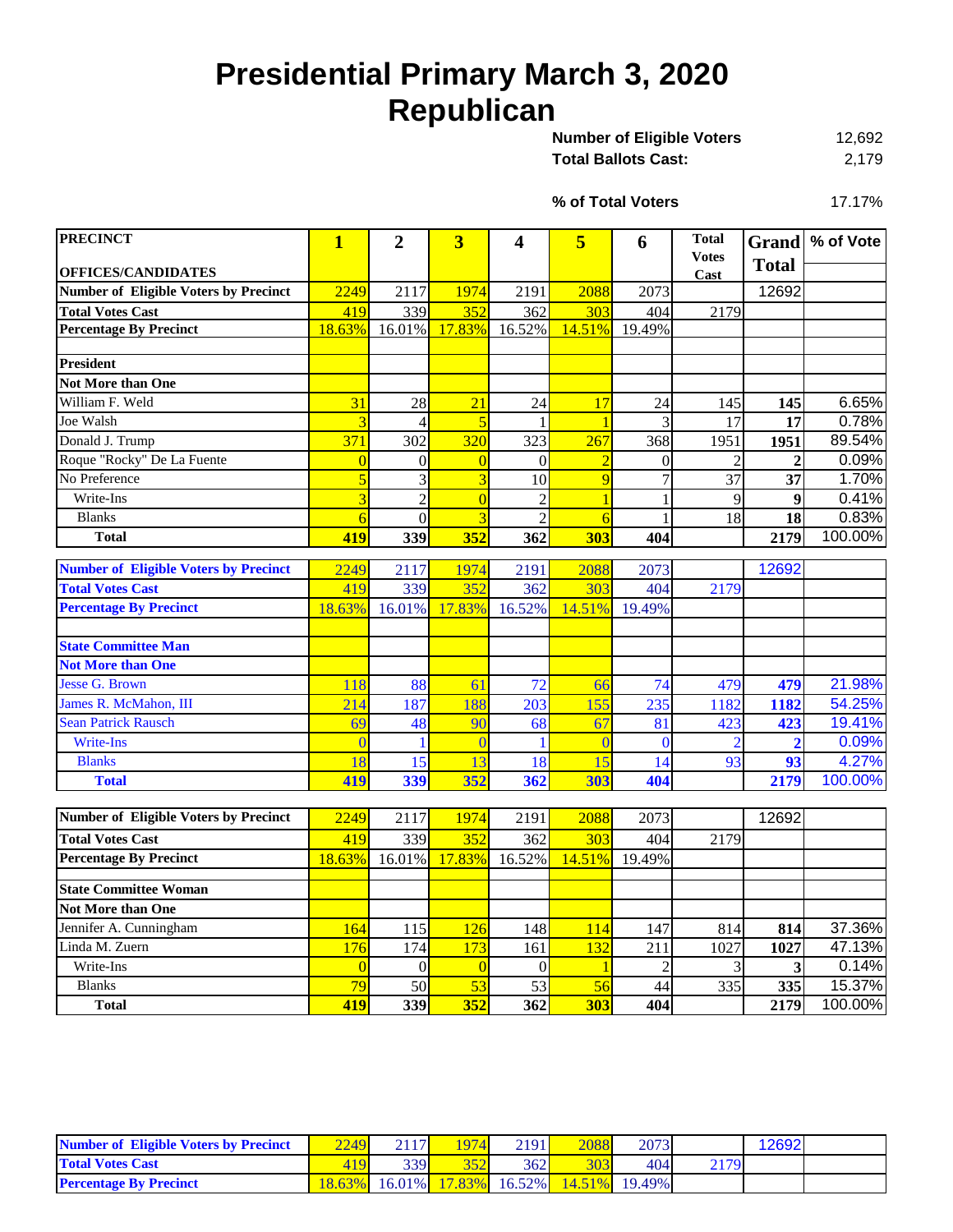| <b>Town Committee</b>            |      |                  |                |                  |                |      |      |       |         |
|----------------------------------|------|------------------|----------------|------------------|----------------|------|------|-------|---------|
| <b>Not More than Thirty-Five</b> |      |                  |                |                  |                |      |      |       |         |
| Andrea M. Killion                | 206  | 179              | 191            | 180              | 139            | 218  | 1113 | 1113  | 3.70%   |
| Gerald Jospeh Fortin             | 194  | 164              | 162            | 163              | 123            | 220  | 1026 | 1026  | 3.42%   |
| Pauline M. Fortin                | 191  | 164              | 163            | 161              | 120            | 222  | 1021 | 1021  | 3.40%   |
| Gerald D. Nye                    | 228  | 180              | 181            | 171              | 135            | 221  | 1116 | 1116  | 3.71%   |
| Nancy White                      | 195  | 165              | 167            | 181              | 124            | 207  | 1039 | 1039  | 3.46%   |
| Karen R. Neal                    | 204  | 174              | 171            | 169              | 125            | 205  | 1048 | 1048  | 3.49%   |
| David G. Neal                    | 207  | 174              | 171            | 169              | 126            | 207  | 1054 | 1054  | 3.51%   |
| John J. McKenna                  | 201  | 176              | 180            | 172              | 129            | 215  | 1073 | 1073  | 3.57%   |
| Robert J. Gilkie                 | 188  | 168              | 164            | 160              | 118            | 203  | 1001 | 1001  | 3.33%   |
| Gene J. Parini                   | 185  | 170              | 166            | 161              | 120            | 202  | 1004 | 1004  | 3.34%   |
| James J. Killion                 | 198  | 171              | 182            | 178              | 132            | 214  | 1075 | 1075  | 3.58%   |
| Richard E. Barrett               | 198  | 166              | 170            | 169              | 125            | 208  | 1036 | 1036  | 3.45%   |
| Kathleen K. Barrett              | 194  | 171              | 171            | 172              | 124            | 207  | 1039 | 1039  | 3.46%   |
| Charles M. Holden                | 202  | 171              | 183            | 172              | 128            | 215  | 1071 | 1071  | 3.56%   |
| Mark I. Snyder                   | 222  | 186              | 204            | 197              | 155            | 246  | 1210 | 1210  | 4.03%   |
| Maria Elena Bag                  | 183  | 165              | 162            | 153              | 117            | 200  | 980  | 980   | 3.26%   |
| Sean Patrick Rasuch              | 225  | 183              | 194            | 196              | 140            | 246  | 1184 | 1184  | 3.94%   |
| Agatha A. Bodwell                | 192  | 170              | 166            | 172              | 125            | 208  | 1033 | 1033  | 3.44%   |
| Thomas F. Keyes                  | 236  | 205              | 213            | 221              | 174            | 256  | 1305 | 1305  | 4.34%   |
| Lois Wack                        | 220  | 180              | 200            | 177              | 130            | 233  | 1140 | 1140  | 3.79%   |
| Eileen M. Starrs                 | 181  | 167              | 163            | 157              | 118            | 201  | 987  | 987   | 3.29%   |
| John Delanier Harris             | 184  | 162              | 162            | 159              | 115            | 205  | 987  | 987   | 3.29%   |
| Wendy Kaye Vaneaton-Kiedeisch    | 185  | 166              | 163            | 157              | 122            | 204  | 997  | 997   | 3.32%   |
| David A. Merrell                 | 194  | 166              | 164            | 165              | 119            | 204  | 1012 | 1012  | 3.37%   |
| Karyl Ann Merrell                | 190  | 168              | 163            | 158              | 118            | 198  | 995  | 995   | 3.31%   |
| Patricia F. Stebbins             | 203  | 175              | 179            | 173              | 137            | 223  | 1090 | 1090  | 3.63%   |
| Ralph Anthony Vitacco            | 207  | 186              | 187            | 189              | 137            | 242  | 1148 | 1148  | 3.82%   |
| David J. Sampson - Write In      |      | $\boldsymbol{0}$ | 1              |                  |                |      | 5    | 5     | 0.02%   |
| Other Write Ins                  | 5    |                  | $\overline{0}$ | 3                | $\overline{0}$ | 5    | 14   | 14    | 0.05%   |
| <b>Blanks</b>                    | 244  | 182              | 194            | $\overline{212}$ | 193            | 215  | 1240 | 1240  | 4.13%   |
| <b>Total</b>                     | 5663 | 4855             | 4937           | 4868             | 3669           | 6051 |      | 30043 | 100.00% |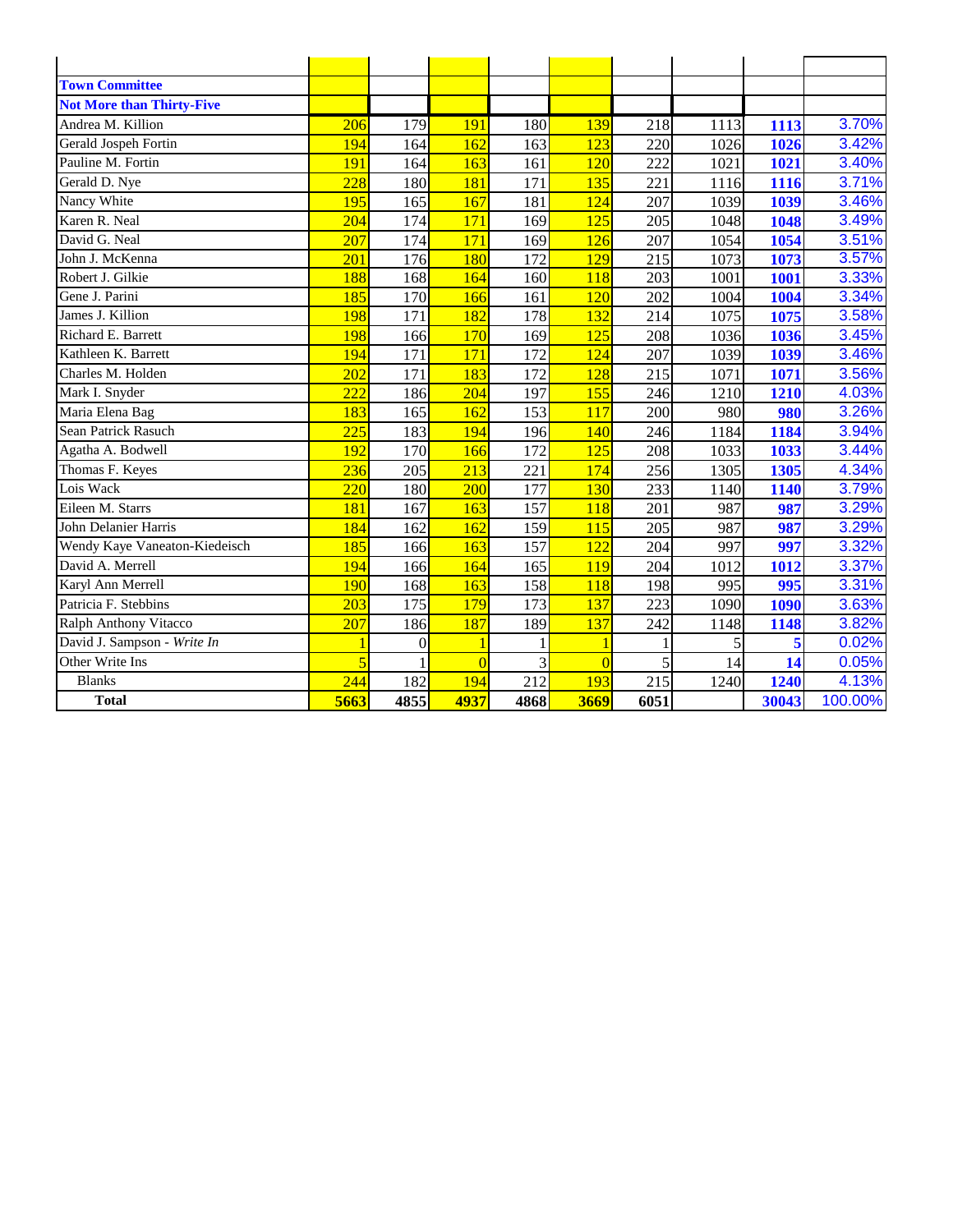| <b>Total Eligible Voters</b>           | 9,972          | 100.00%        |
|----------------------------------------|----------------|----------------|
| <b>Ballots Cast (6 of 6 Precincts)</b> | 13             | 100.00%        |
| <b>Total Voter Turnout</b>             |                | 0.13%          |
|                                        | <b>Votes</b>   | <b>Percent</b> |
| <b>President</b>                       |                |                |
| Not More than One                      |                |                |
| Arvin Vohra                            | 0              | 0.00%          |
| Vermin Love Supreme                    | 1              | 7.69%          |
| Jacob George Hornberger                | 1              | 7.69%          |
| Samual Joseph Robb                     | 0              | 0.00%          |
| Dan Taxation Is Theft Behrman          | 0              | 0.00%          |
| Kimberly Margaret Ruff                 | 1              | 7.69%          |
| Kenneth Reed Armstrong                 | 0              | 0.00%          |
| Adam Kokesh                            | 1              | 7.69%          |
| Jo Jorgensen                           | 2              | 15.38%         |
| Max Abramson                           | 0              | $0.00\%$       |
| No Preference                          | 1              | 7.69%          |
| Write-Ins                              | 4              | 30.77%         |
| <b>Blanks</b>                          | $\overline{2}$ | 15.38%         |
| Total                                  | 13             | 100.00%        |
| <b>State Committee Man</b>             |                |                |
| Not More than One                      |                |                |
| Write-Ins                              | 2              | 15.38%         |
| <b>Blanks</b>                          | 11             | 84.62%         |
| Total                                  | 13             | 100.00%        |
| <b>State Committee Woman</b>           |                |                |
| Not More than One                      |                |                |
| Write-Ins                              | 2              | 15.38%         |
| <b>Blanks</b>                          | 11             | 84.62%         |
| Total                                  | 13             | 100.00%        |
| <b>Town Committee</b>                  |                |                |
| Not More than Thirty-Five              |                |                |
| Write-Ins                              | 0              | 0.00%          |
| <b>Blanks</b>                          | 13             | 100.00%        |
| Total                                  | 13             | 100.00%        |

#### **Summary Report Presidential Primary - March 3, 2020 Libertarian**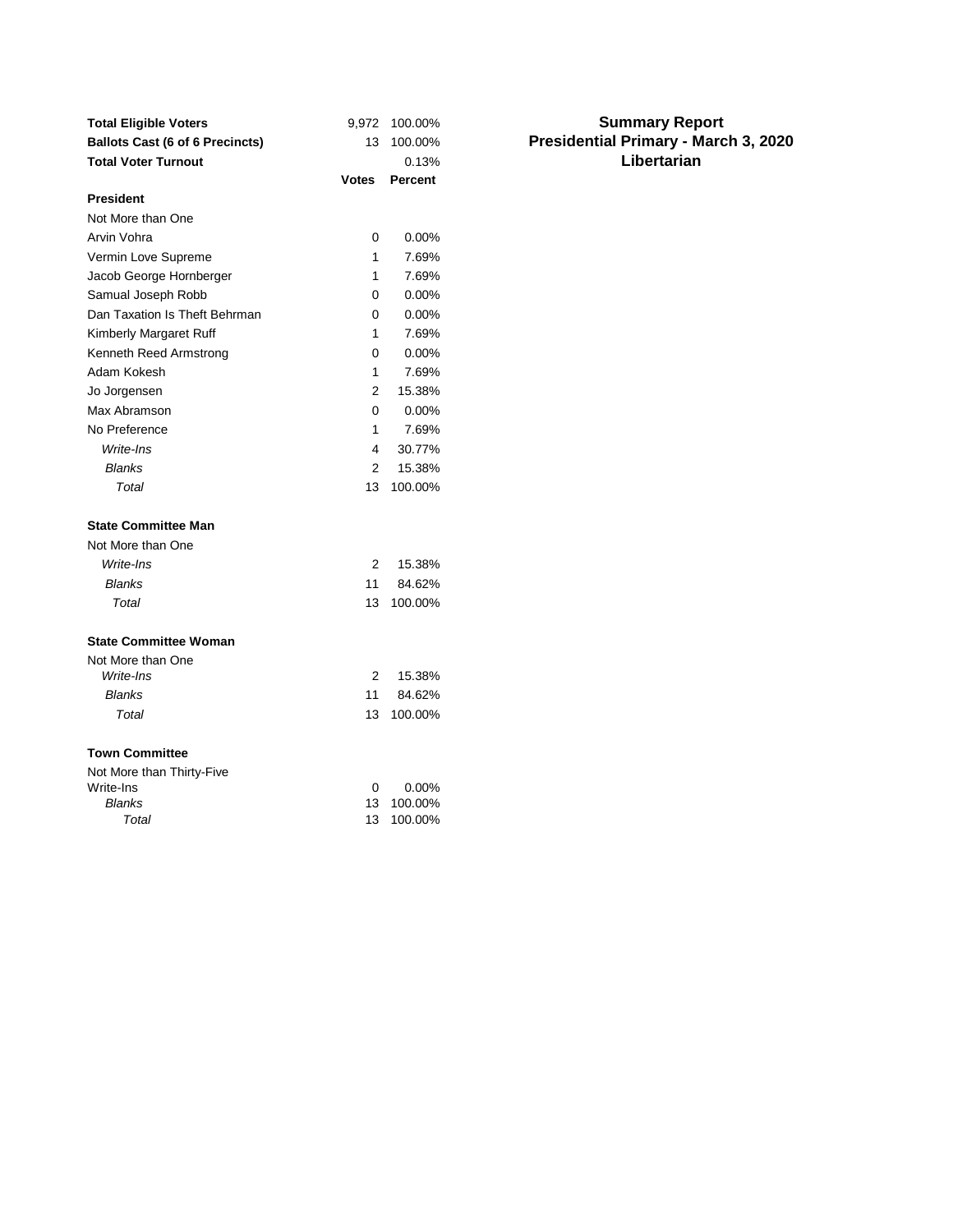### **Presidential Primary March 3, 2020 Libertarian**

9,972 Total Ballots Cast: 13 **Number of Eligible Voters** 

**% of Total Voters**

0.13%

| <b>PRECINCT</b><br><b>OFFICES/CANDIDATES</b> | $\mathbf{1}$            | $\overline{2}$   | 3                       | 4                       | 5                       | 6                | <b>Total</b><br><b>Votes</b> | <b>Total</b>            | Grand   % of Vote |
|----------------------------------------------|-------------------------|------------------|-------------------------|-------------------------|-------------------------|------------------|------------------------------|-------------------------|-------------------|
| <b>Number of Eligible Voters by Precinct</b> | 1834                    | 1656             | 1471                    | 1718                    | 1676                    | 1617             | Cast                         | 9972                    |                   |
| <b>Total Votes Cast</b>                      |                         | $\mathfrak{D}$   |                         | 3                       |                         | $\mathfrak{D}$   | 13                           |                         |                   |
| <b>Percentage By Precinct</b>                | 0.05%                   | 0.12%            | 0.07%                   | 0.17%                   | 0.24%                   | 0.12%            |                              |                         |                   |
|                                              |                         |                  |                         |                         |                         |                  |                              |                         |                   |
| <b>President</b>                             |                         |                  |                         |                         |                         |                  |                              |                         |                   |
| <b>Not More than One</b>                     |                         |                  |                         |                         |                         |                  |                              |                         |                   |
| Arvin Vohra                                  | $\overline{0}$          | $\boldsymbol{0}$ | $\overline{0}$          | $\boldsymbol{0}$        | $\overline{0}$          | 0                | $\boldsymbol{0}$             | $\bf{0}$                | 0.00%             |
| Vermin Love Supreme                          | $\overline{0}$          | 1                | $\overline{0}$          | $\boldsymbol{0}$        | $\overline{0}$          | $\overline{0}$   | 1                            | 1                       | 7.69%             |
| Jacob George Hornberger                      | $\overline{0}$          | $\boldsymbol{0}$ | $\overline{0}$          | $\boldsymbol{0}$        |                         | $\boldsymbol{0}$ | 1                            | 1                       | 7.69%             |
| Samual Joseph Robb                           | $\overline{0}$          | $\boldsymbol{0}$ | $\overline{0}$          | $\overline{0}$          | $\overline{0}$          | $\overline{0}$   | $\boldsymbol{0}$             | $\bf{0}$                | 0.00%             |
| Dan Taxation Is Theft Behrman                | $\overline{0}$          | $\overline{0}$   | $\overline{0}$          | $\overline{0}$          | $\overline{0}$          | $\boldsymbol{0}$ | $\overline{0}$               | $\bf{0}$                | 0.00%             |
| Kimberly Margaret Ruff                       |                         | $\boldsymbol{0}$ | $\overline{0}$          | $\boldsymbol{0}$        | $\overline{0}$          | $\boldsymbol{0}$ | $\mathbf{1}$                 | 1                       | 7.69%             |
| Kenneth Reed Armstrong                       | $\Omega$                | $\overline{0}$   | $\overline{0}$          | $\overline{0}$          | $\overline{0}$          | $\overline{0}$   | $\boldsymbol{0}$             | $\bf{0}$                | 0.00%             |
| Adam Kokesh                                  | $\overline{0}$          | $\overline{0}$   | $\mathbf{1}$            | $\boldsymbol{0}$        | $\overline{0}$          | $\overline{0}$   | 1                            | 1                       | 7.69%             |
| Jo Jorgensen                                 | $\overline{0}$          | 1                | $\overline{0}$          | $\overline{0}$          | 1                       | $\overline{0}$   | $\overline{c}$               | $\overline{2}$          | 15.38%            |
| Max Abramson                                 | $\overline{0}$          | $\boldsymbol{0}$ | $\overline{0}$          | $\boldsymbol{0}$        | $\overline{0}$          | $\overline{0}$   | $\boldsymbol{0}$             | $\bf{0}$                | 0.00%             |
| No Preference                                | $\overline{0}$          | $\overline{0}$   | $\overline{0}$          | $\boldsymbol{0}$        | $\overline{0}$          |                  | 1                            | 1                       | 7.69%             |
| Write-Ins                                    | $\overline{0}$          | $\overline{0}$   | $\overline{0}$          | 1                       | $\overline{2}$          |                  | $\overline{4}$               | 4                       | 30.77%            |
| <b>Blanks</b>                                | $\overline{0}$          | $\boldsymbol{0}$ | $\overline{0}$          | $\overline{c}$          | $\overline{0}$          | 0                | $\overline{c}$               | $\mathbf{2}$            | 15.38%            |
| <b>Total</b>                                 | 1                       | $\overline{2}$   | $\overline{\mathbf{1}}$ | 3                       | $\overline{\mathbf{A}}$ | $\overline{2}$   |                              | 13                      | 100.00%           |
| <b>Number of Eligible Voters by Precinct</b> | 1834                    | 1656             | 1471                    | 1718                    | 1676                    | 161              |                              | 9972                    |                   |
| <b>Total Votes Cast</b>                      |                         | $\overline{2}$   |                         | 3                       | Δ                       | 2                | 13                           |                         |                   |
| <b>Percentage By Precinct</b>                | 0.05%                   | 0.12%            | 0.07%                   | 0.17%                   | 0.24%                   | 0.12%            |                              |                         |                   |
|                                              |                         |                  |                         |                         |                         |                  |                              |                         |                   |
| <b>State Committee Man</b>                   |                         |                  |                         |                         |                         |                  |                              |                         |                   |
| <b>Not More than One</b>                     |                         |                  |                         |                         |                         |                  |                              |                         |                   |
| Write-Ins                                    |                         | $\mathbf{0}$     | $\overline{0}$          | $\mathbf{0}$            |                         | $\bf{0}$         | $\overline{2}$               | $\overline{\mathbf{2}}$ | 15.38%            |
| <b>Blanks</b>                                | $\theta$                | $\overline{2}$   |                         | 3                       | 3                       | $\overline{2}$   | 11                           | 11                      | 84.62%            |
| <b>Total</b>                                 |                         | $\overline{2}$   | 1                       | $\overline{\mathbf{3}}$ | $\overline{\mathbf{A}}$ | $\overline{2}$   |                              | 13                      | 100.00%           |
|                                              |                         |                  |                         |                         |                         |                  |                              |                         |                   |
| <b>Number of Eligible Voters by Precinct</b> | 1834                    | 1656             | 1471                    | 1718                    | 1676                    | 1617             |                              | 9972                    |                   |
| <b>Total Votes Cast</b>                      |                         | $\overline{2}$   |                         | 3                       |                         | $\overline{2}$   | 13                           |                         |                   |
| <b>Percentage By Precinct</b>                | 0.05%                   | 0.12%            | 0.07%                   | 0.17%                   | 0.24%                   | 0.12%            |                              |                         |                   |
| <b>State Committee Woman</b>                 |                         |                  |                         |                         |                         |                  |                              |                         |                   |
| Not More than One                            |                         |                  |                         |                         |                         |                  |                              |                         |                   |
| Write-Ins                                    |                         | $\overline{0}$   | $\overline{0}$          | $\boldsymbol{0}$        | $\overline{\mathbf{1}}$ | $\overline{0}$   | $\mathfrak{2}$               | 2                       | 15.38%            |
| <b>Blanks</b>                                | $\overline{0}$          | $\overline{2}$   | 1                       | $\mathfrak{Z}$          | $\overline{3}$          | $\sqrt{2}$       | 11                           | 11                      | 84.62%            |
| <b>Total</b>                                 | 1                       | $\overline{2}$   | $\mathbf{1}$            | $\overline{\mathbf{3}}$ | 4                       | $\overline{2}$   |                              | 13                      | 100.00%           |
| <b>Number of Eligible Voters by Precinct</b> | 1834                    | 1656             | 1471                    | 1718                    | 1676                    | 1617             |                              | 9972                    |                   |
| <b>Total Votes Cast</b>                      |                         | $\overline{2}$   |                         |                         |                         |                  | 13                           |                         |                   |
| <b>Percentage By Precinct</b>                | 0.05%                   | 0.12%            | 0.07%                   | 0.17%                   | 0.24%                   | 0.12%            |                              |                         |                   |
|                                              |                         |                  |                         |                         |                         |                  |                              |                         |                   |
| <b>Town Committee</b>                        |                         |                  |                         |                         |                         |                  |                              |                         |                   |
| <b>Not More than Thirty-Five</b>             |                         |                  |                         |                         |                         |                  |                              |                         |                   |
| Write-Ins                                    | $\overline{0}$          | $\boldsymbol{0}$ | $\overline{0}$          | $\boldsymbol{0}$        | $\overline{0}$          | $\boldsymbol{0}$ | $\overline{0}$               | $\mathbf 0$             | 0.00%             |
| <b>Blanks</b>                                |                         | $\overline{c}$   | 1                       | 3                       | $\overline{4}$          | $\overline{c}$   | 13                           | 13                      | 100.00%           |
| <b>Total</b>                                 | $\overline{\mathbf{1}}$ | $\overline{2}$   | $\overline{\mathbf{1}}$ | $\overline{\mathbf{3}}$ | $\overline{\mathbf{4}}$ | $\boldsymbol{2}$ |                              | 13                      | 100.00%           |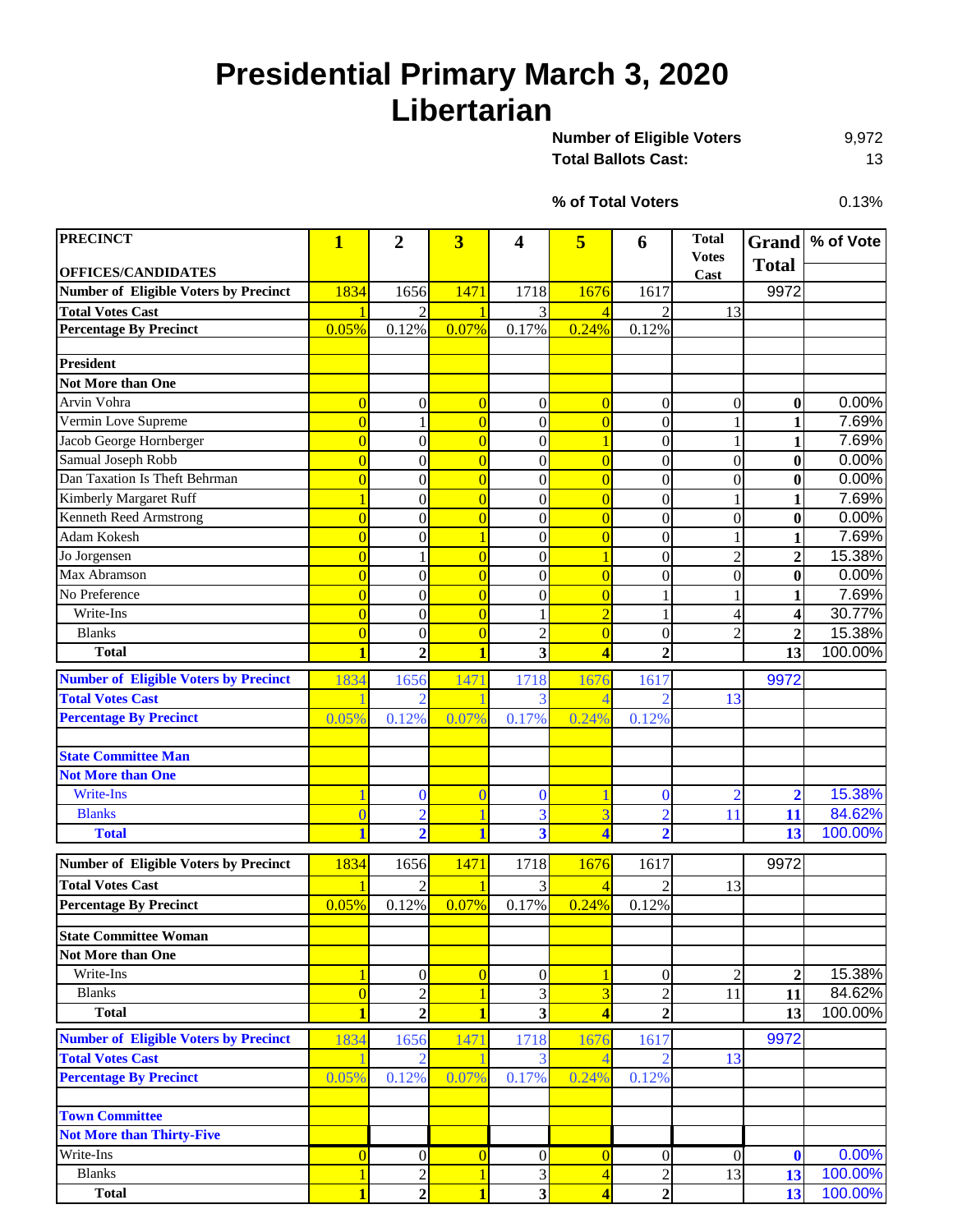| <b>Total Registered Voters</b>         | 9,918        | 100.00%        | <b>Summary Report</b>                |
|----------------------------------------|--------------|----------------|--------------------------------------|
| <b>Ballots Cast (6 of 6 Precincts)</b> | 3            | 100.00%        | Presidential Primary - March 3, 2020 |
| <b>Total Voter Turnout</b>             |              | 0.03%          | <b>Green-Rainbow</b>                 |
|                                        | <b>Votes</b> | <b>Percent</b> |                                      |
| <b>President</b>                       |              |                |                                      |
| Not More than One                      |              |                |                                      |
| Dario Hunter                           | $\mathbf 0$  | 0.00%          |                                      |
| Sedinam Curry                          | 0            | 0.00%          |                                      |
| Kent Mesplay                           | 1            | 33.33%         |                                      |
| <b>Howard Hawkins</b>                  | 0            | 0.00%          |                                      |
| No Preference                          | 2            | 66.67%         |                                      |
| Write-Ins                              | $\mathbf 0$  | 0.00%          |                                      |
| <b>Blanks</b>                          | 0            | 0.00%          |                                      |
| Total                                  | 3            | 100.00%        |                                      |
| <b>State Committee Man</b>             |              |                |                                      |
| Not More than One                      |              |                |                                      |
| Write-Ins                              | $\mathbf 0$  | 0.00%          |                                      |
| <b>Blanks</b>                          | 3            | 100.00%        |                                      |
| Total                                  | 3            | 100.00%        |                                      |
| <b>State Committee Woman</b>           |              |                |                                      |
| Not More than One                      |              |                |                                      |
| Write-Ins                              | $\mathbf 0$  | 0.00%          |                                      |
| <b>Blanks</b>                          | 3            | 100.00%        |                                      |
| Total                                  | 3            | 100.00%        |                                      |
| <b>Town Committee</b>                  |              |                |                                      |
| Not More than Thirty-Five              |              |                |                                      |
| Write-Ins                              | $\mathbf 0$  | 0.00%          |                                      |
| <b>Blanks</b>                          | 3            | 100.00%        |                                      |
| Total                                  | 3            | 100.00%        |                                      |